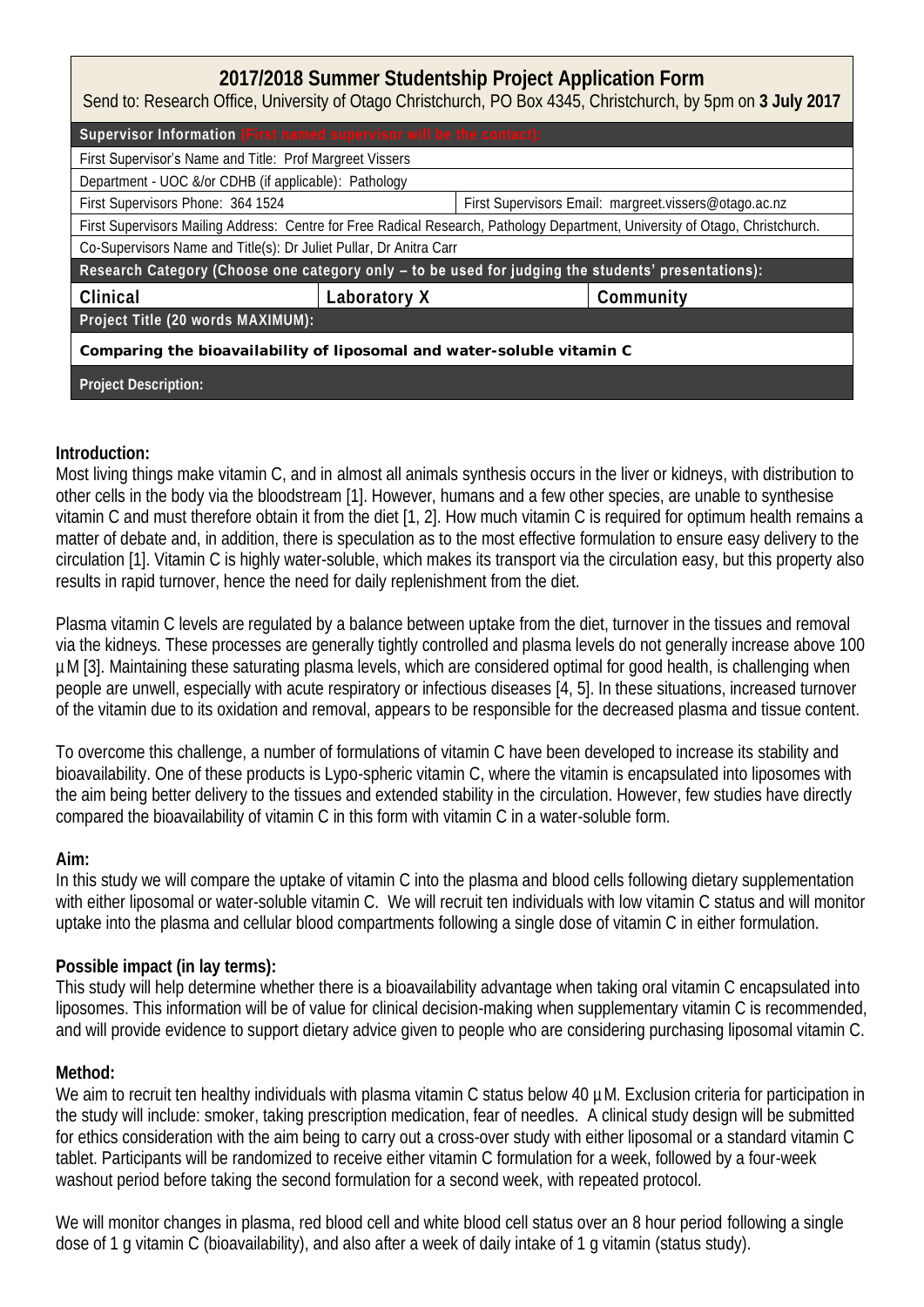Blood samples will be collected on ice, plasma separated by centrifugation and removed. The cellular fraction will be separated into red and white cell populations and both will be stored for vitamin C analysis. All fractions will be acidified with perchloric acid/DTPA to stabilize the vitamin C, which will be quantified by HPLC with electrochemical detection [6, 7], the gold standard for monitoring vitamin C in biological samples.

**References:** 

- 1. Carr, A.C.; Vissers, M.C. Synthetic or food-derived vitamin C-are they equally bioavailable? *Nutrients* **2013**, *5,*4284-4304.
- 2. Carr, A.C.; Pullar, J.M.; Moran, S.; Vissers, M.C. Bioavailability of vitamin C from kiwifruit in non-smoking males: determination of 'healthy' and 'optimal' intakes. *J Nutr Sci* **2012**, *1,*e14.
- 3. Levine, M.; Conry-Cantilena, C.; Wang, Y.; Welch, R.W.; Washko, P.W.; Dhariwal, K.R.; Park, J.B.; Lazarev, A.; Graumlich, J.F.; King, J.; Cantilena, L.R. Vitamin C pharmacokinetics in healthy volunteers: evidence for a recommended dietary allowance. *Proc Natl Acad Sci U S A* **1996**, *93,*3704-3709.
- 4. Hemila, H.; Louhiala, P. Vitamin C for preventing and treating pneumonia. *Cochrane Database Syst Rev*  **2007***,*CD005532.
- 5. Bonham, M.J.; Abu-Zidan, F.M.; Simovic, M.O.; Sluis, K.B.; Wilkinson, A.; Winterbourn, C.C.; Windsor, J.A. Early ascorbic acid depletion is related to the severity of acute pancreatitis. *Br J Surg* **1999**, *86,*1296-1301.
- 6. Carr, A.C.; Bozonet, S.M.; Vissers, M.C. A randomised cross-over pharmacokinetic bioavailability study of synthetic versus kiwifruit-derived vitamin C. *Nutrients* **2013**, *5,*4451-4461.
- 7. Carr, A.C.; Bozonet, S.M.; Pullar, J.M.; Simcock, J.W.; Vissers, M.C. A randomized steady-state bioavailability study of synthetic versus natural (kiwifruit-derived) vitamin C. *Nutrients* **2013**, *5,*3684-3695.

#### **Student Prerequisites (eg. Medical Student) if applicable:**

This project is suited to a student with a strong science background and who has an interest in health and nutrition. Good laboratory skills would be an advantage, and as the project will require screening for and liaising with study participants, a pleasant demeanour and good interpersonal skills would be a requirement.

# **Administration Details**

1. Is ethical approval required? **Yes**

**If Yes**: please circle or tick one of the following:

- a) **Applied for** (provide application #)
- b) **Approved** (attach a copy of the **letter of approval** from the ethics committee or application #)